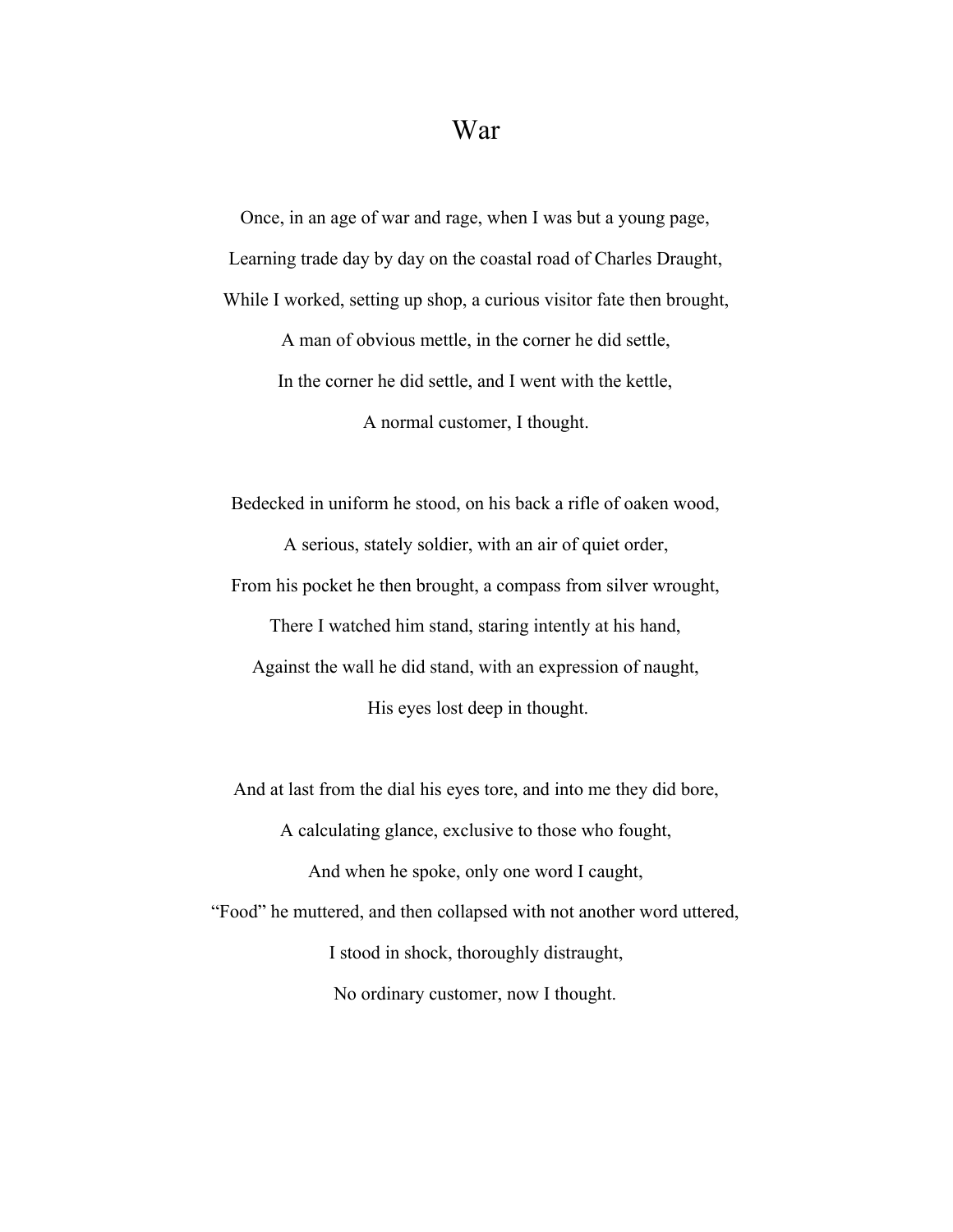Light shone through the window, reflected by the powdery snow, Illuminating the premises of the trade that I was taught, A trade whose abnormalities were meant to be naught, Then my confusion subsided, and I swiftly decided, That food would end the oddities, and was the course to be sought, Alas, it was another naïve thought.

Now whoever has heard tell, of an old veteran who fell, And last he did tell, a young man the sole desire that he sought, And stranger still, when the young man obliged, the soldier opened his eyes, And from the kettle, not the cup he took a long draught, Now I was most unsettled, by the way he battled, Battling with fork and knife, deftly he fought, No manners of a soldier I thought.

After his appetite did come to an end, he referred to me as a friend, And shared tales seemingly without end, of all the battles he had fought, He was a soldier from the battles to the west, between the English and French, He told of his miraculous survival in the heart of a trench, And of all of the young recruits he had taught, He gazed off, once more lost in thought.